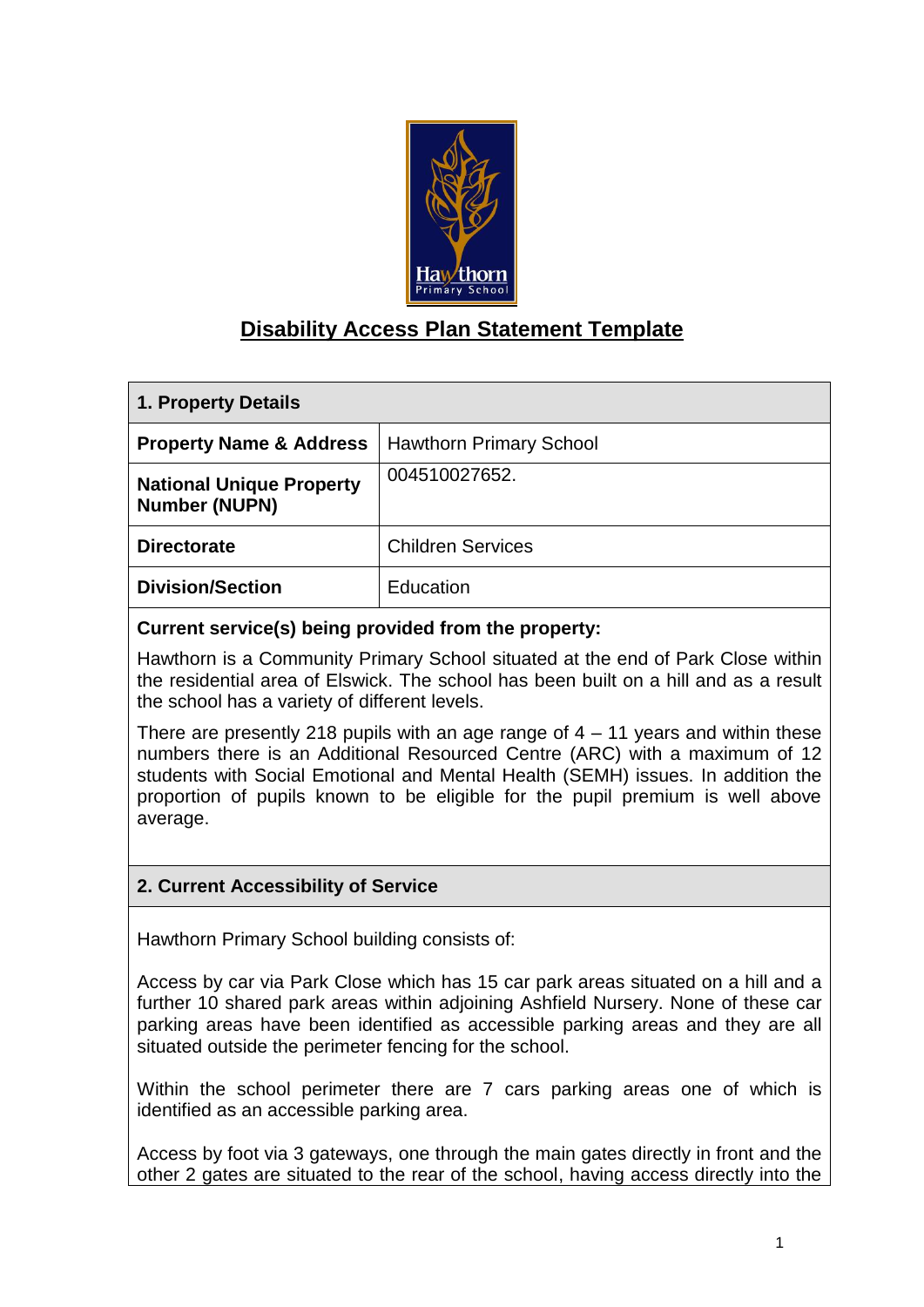school yard.

The building consists of entrance foyer, offices, WC facilities, classrooms, hall, hall rooms, kitchen and outside mobile classrooms. There is one accessible toilet within the foyer area and the only accessible area outside this would be the main hall and two hall rooms.

Due to the building being on a variety of levels there are numerous steps connecting and within corridors and classrooms.

Previous audit reports in February 2004 have confirmed that due to the age, size and structure of the building it would be impossible and impractical to provide lift facilities to provide wheelchair access to all areas of the school and they concluded that the building is and will remain, fundamentally inaccessible to a wheelchair user.

Recommendations from the report in February 2010:

#### Recommendation

Main pedestrian access to the site restricted by 3 no kerbs, the small staff/visitor car park had no designated disabled parking facilities and that the surface be newly laid.

#### Action

The surface has been renewed with the above restrictions removed and an accessible car parking bay has now been designated.

#### Action

The main entrance is easily identifiable with signs directly opposite the main gates and also a Mosaic on the wall as you enter the main site.

A new main entrance automated door has been installed to enable the correct dimensions to be achieved to enable access by a wheelchair.

Outstanding – at the side of the building there still remains a flight of shallow steps and therefore level access here has not been achieved. Confirmation from Neil Swinney that this action remains within the plan even though it would not create any further access to lower and outside classrooms.

A hearing induction loop has been installed within the reception area.

Doors to the meeting room and corridors remain with inadequate clear opening widths.

Handrails have now been painted to ensure there is a visual differentiation.

All boys, girls and staff toilets have been refurbished with easy press tap facilities and new toilet doors.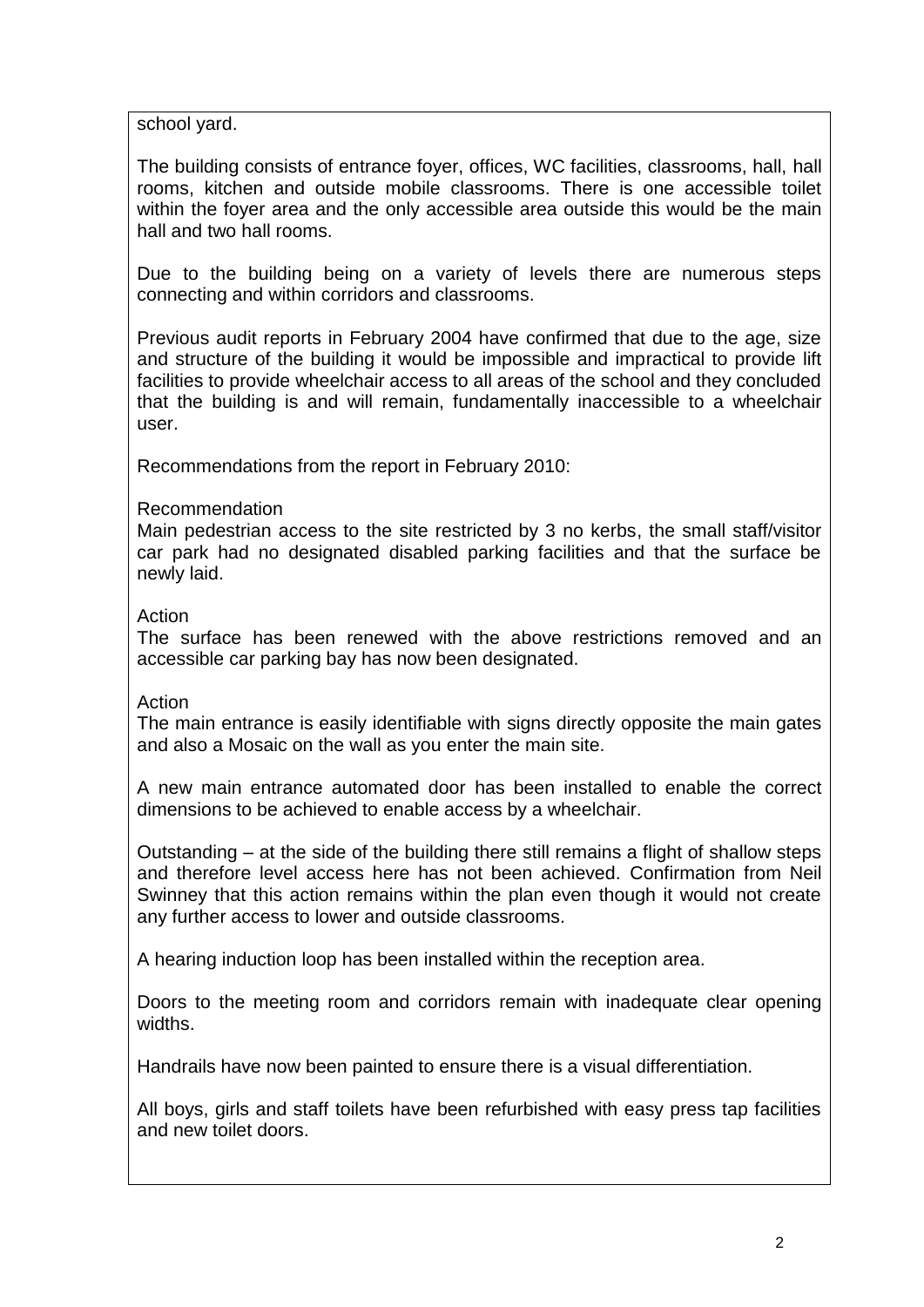# **3. Training and Development**

Managers understand their responsibility and duties to Single Equality Duty and staff have disability awareness and equality and diversity training throughout their teacher training.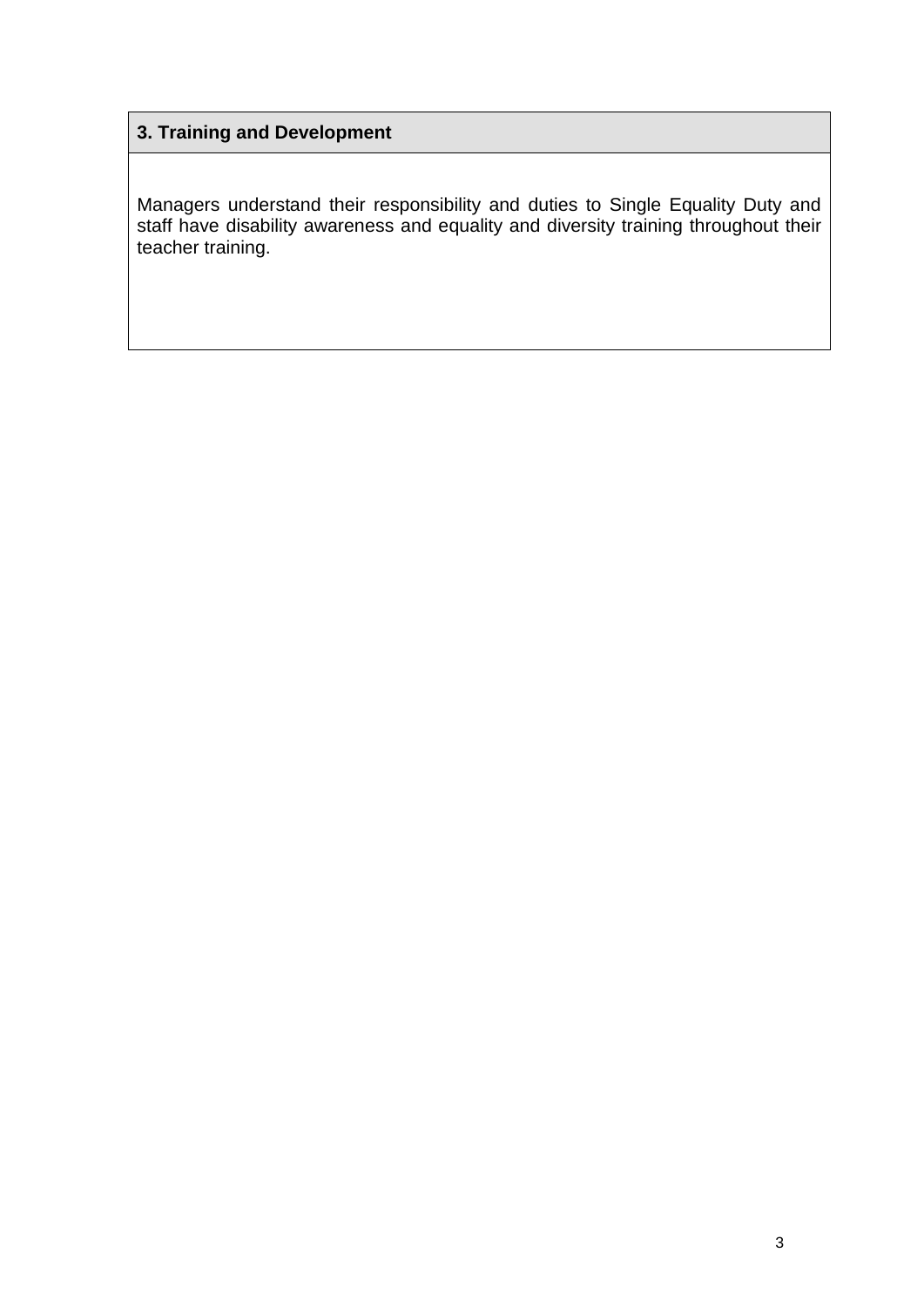## **4. Action Plan**

**Access Audit Date Undertaken** *4 th September 2014*

| <b>Access Issue</b>                                                     | <b>Priority</b> | <b>Relevant Legislation</b> | Stage to be<br>Considered /<br>Date for<br>completion | <b>Information Submitted</b>                                                                                                                                                                                                                                                                                                                                              |
|-------------------------------------------------------------------------|-----------------|-----------------------------|-------------------------------------------------------|---------------------------------------------------------------------------------------------------------------------------------------------------------------------------------------------------------------------------------------------------------------------------------------------------------------------------------------------------------------------------|
| Hearing Induction<br>Loop at reception                                  | $\overline{2}$  | <b>Single Equality Duty</b> | <b>April 2015</b>                                     | Completed and Installed within the main<br>reception.                                                                                                                                                                                                                                                                                                                     |
| Access to the side of<br>the building by<br>removal of shallow<br>steps | $\overline{4}$  | <b>Single Equality Duty</b> | If any future<br>exterior works<br>considered.        | No future works are anticipated or planned. See<br>email to Neil Swinney 29th January 2019,<br>confirming to leave this action in even though if<br>this work is carried out it would provide no further<br>access to the school due to all outdoor<br>classrooms having steps and steps within both<br>corridors to access class rooms from the bottom<br>of the school. |
| <b>Disability Awareness</b><br>Training for Staff                       | $\overline{2}$  | <b>Single Equality Duty</b> | Ongoing                                               | Our SENCO within school manages any families<br>with children with disabilities. Personal plans are<br>in place and staff are supported and trained for<br>each child's individual needs.                                                                                                                                                                                 |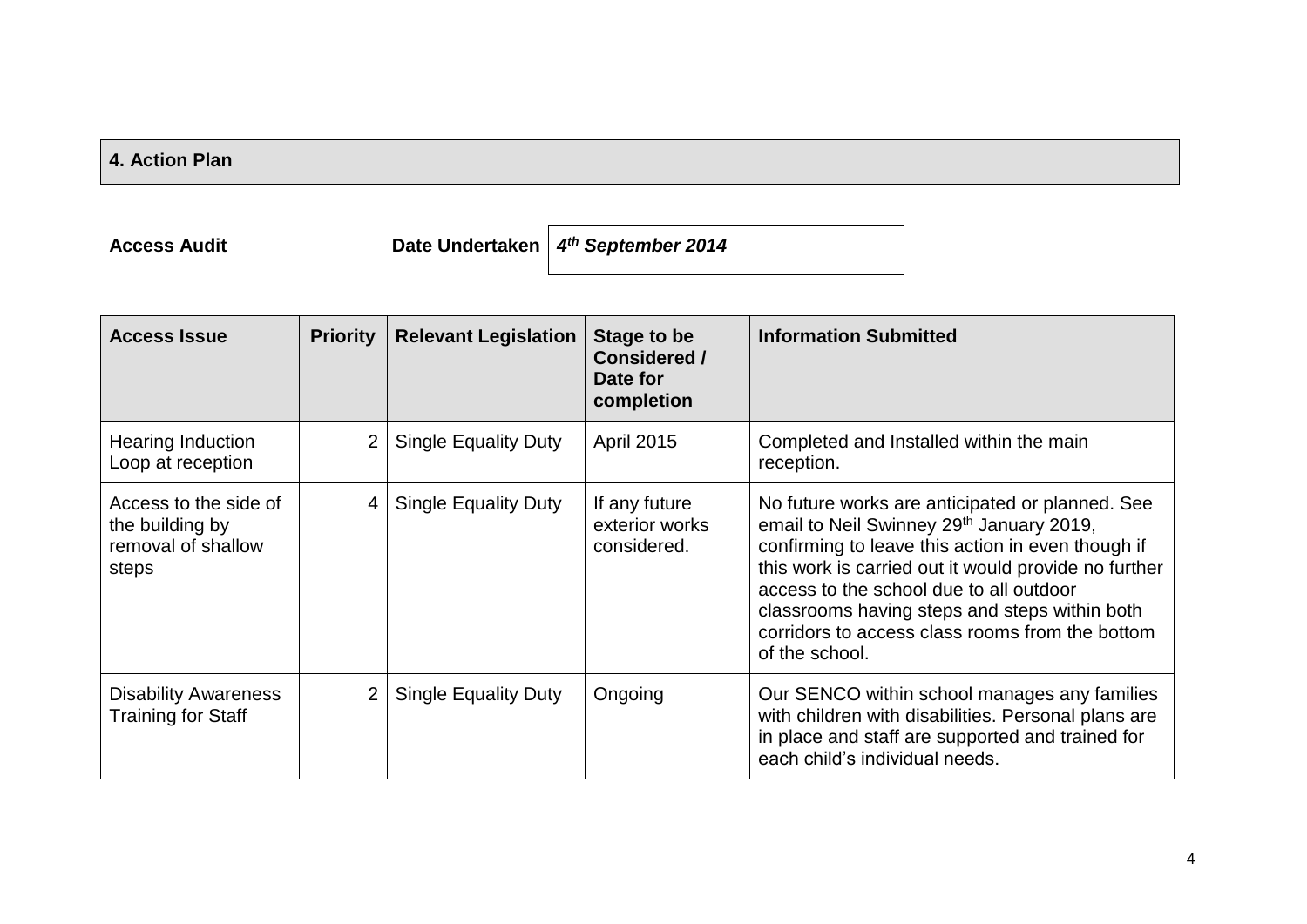### **NB:**

- Information on the **priority** of works can be found in the access audit/guidance document.
- Relevant legislation may include (among others) DDA (1995 and 2005) and Building Regulations, part M.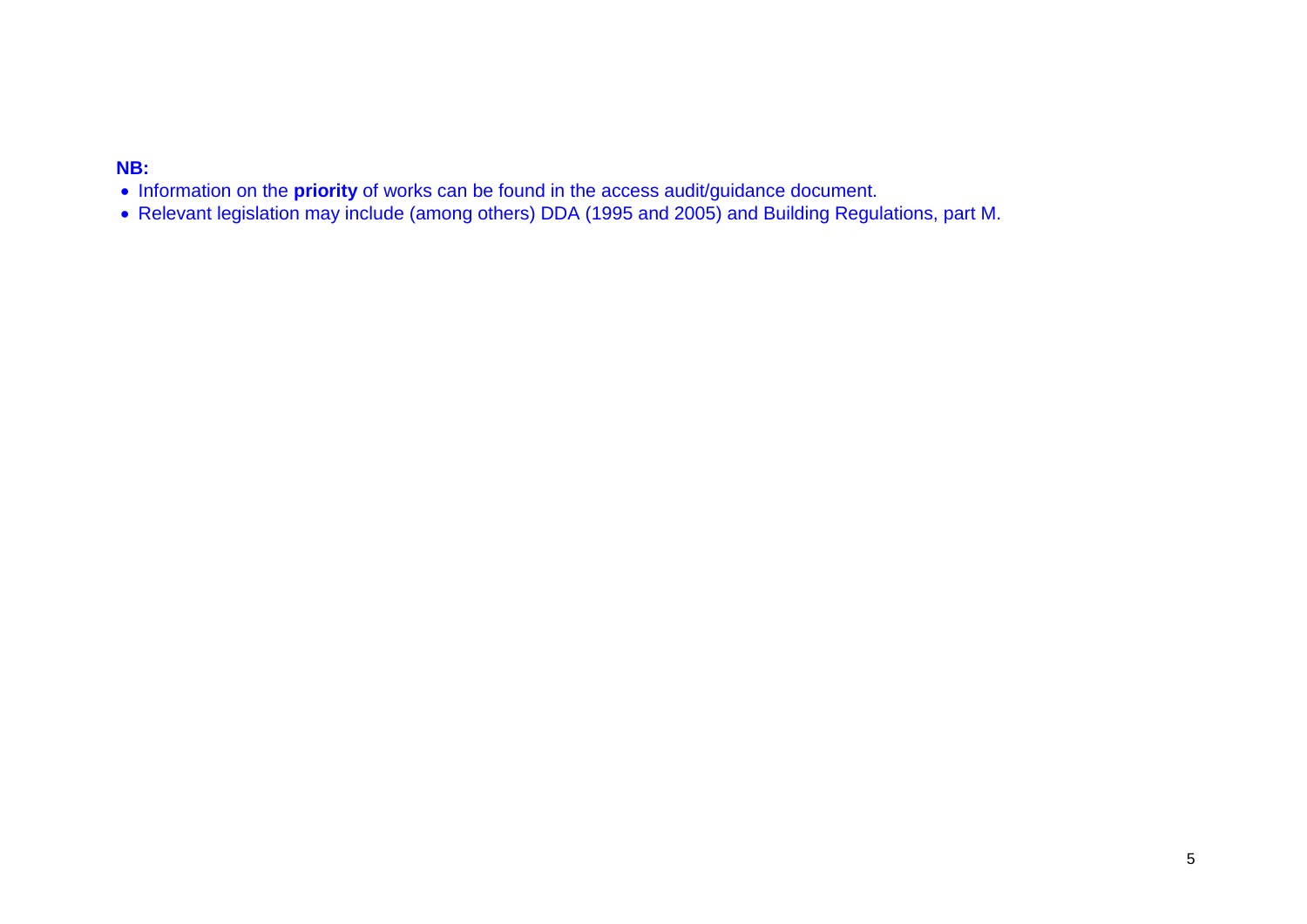### **5. Access Position Statement for New Build**

N/A

### **6. Required Statutory Approvals**

N/A

### **7. Egress Strategy/Provision for Disabled People**

See Appendix 1 Fire Evacuation Plan

#### **8. Alternative Methods of Service Delivery**

The school has the facilities to cater for disabled needs but consideration needs to be given to the restricted access.

### **9. Consultation**

Spoken to Access Officer Neil Swinney 4<sup>th</sup> September 2014 and 11<sup>th</sup> February 2016. There has been no change to the building and therefore no further actions have been taken 2019

### **10. Information/Communication**

Information can be provided in different languages on request.

Different font size for visually impaired can be provided.

School Website

An Audio Hearing induction Loop System has been installed within the main reception.

#### **11. Resource/Budgetary Implications**

The access officer will be informed of any access related works or resource required or planned. Funding will then be sourced .

### **12. Further Information**

**Please add any other relevant supporting information**